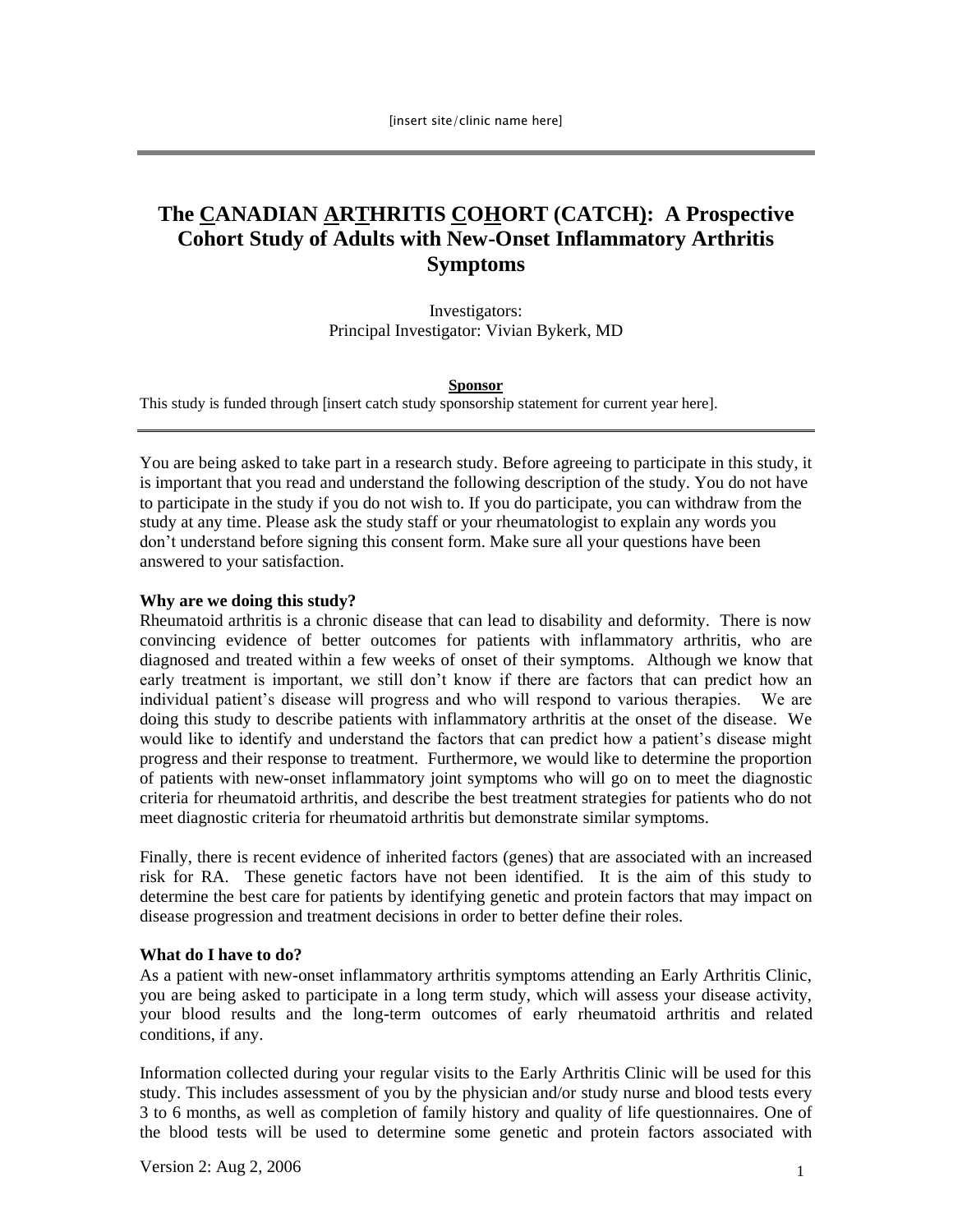rheumatoid arthritis**. This blood is optional and you will be asked to sign a separate consent**  form for this. X-rays of your hands and feet will be taken every 6 months for the first year and then annually or as clinically indicated. A chest x-ray will be done at baseline. This information will be collected during your regular clinic visits as part of regular care, regardless of whether you participate in the study.

If you agree to participate and have signed this consent form, you are allowing the investigators to use the routinely collected information for research purposes.

## **Will my information be kept confidential?**

We have taken a number of steps to make sure that your information is kept secure and confidential. Information about how you feel will be collected by using a computer in the doctor's office. By collecting your personal medical information on a computer, instead of paper, we are using the most secure way to make sure your information is kept safe. A number, instead of your name, will identify all computer research records. All of the information about you will remain anonymous when it is sent to the main computer for storage. This way the data that is being collected for this study is following the rules of the Personal Health Information Privacy Act (PHIPA). Only the study investigators and the clinical research team of the Early Arthritis Clinic will have access to the coding list with your name on it.

This research data may be presented at conferences, seminars, or other public forums, and will be used for publications, but no identifiers will be included so as to ensure participant confidentiality.

#### **How will my information be used?**

Your information will be used to provide a description of the participants in this study. We will evaluate how people's disease changes over time and their response to treatment. Only summary information without any identifiers will be reported and published. These reports will be made available to the scientific community through publications and presentations.

## **Will this benefit me?**

This study will not benefit you directly but it will help in developing better ways to treat patients with new onset inflammatory arthritis, thereby improving care for other patients in the future with your disease.

## **Alternatives**

You may choose to attend the Early Arthritis Program, which is part of standard care and not participate in this study.

#### **Is there any risk to participating in this study?**

With the exception of the genetic testing, all information collected is part of your regular clinical follow-up.

## **Participation**

Your participation in this study is voluntary. You can choose not to participate and you may withdraw from the study at any time without affecting your medical care. Participating in this study will not affect your clinical care.

## **Compensation**

There is no monetary compensation for participation in this study.

## **Questions**

Version 2: Aug 2, 2006 2